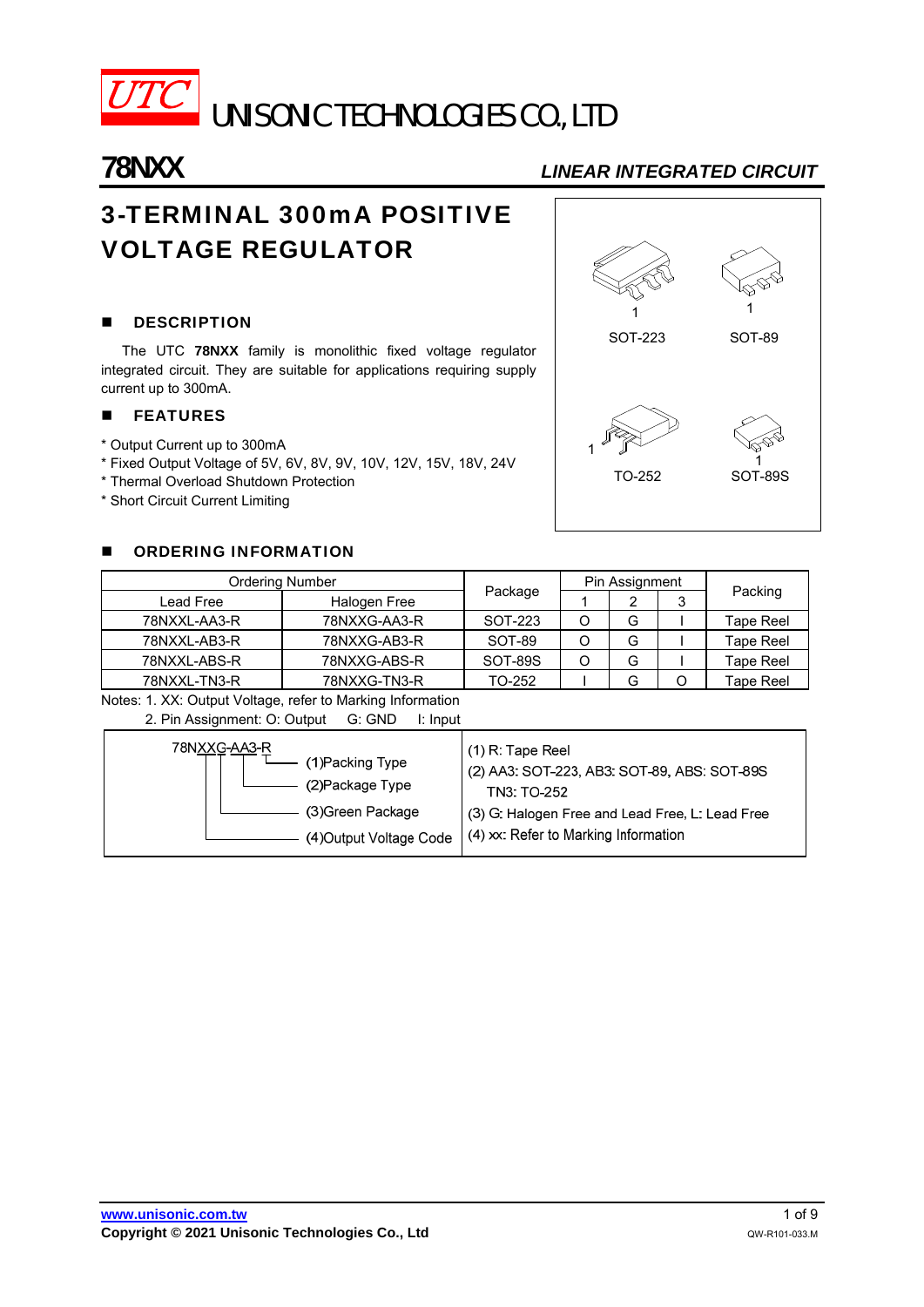# **MARKING INFORMATION**

| <b>PACKAGE</b>           | <b>VOLTAGE CODE</b>                                                                               | <b>MARKING</b>                                                                                                                    |                                                                                                           |
|--------------------------|---------------------------------------------------------------------------------------------------|-----------------------------------------------------------------------------------------------------------------------------------|-----------------------------------------------------------------------------------------------------------|
| SOT-89<br><b>SOT-89S</b> | 05: 5.0V<br>06: 6.0V<br>08: 8.0V<br>09: 9.0V<br>10:10V<br>12: 12V<br>15: 15V<br>18:18V<br>24: 24V | <u>000</u> 0<br>Date Code ←<br>L: Lead Free<br>78NOOD<br>G: Halogen Free<br>Voltage Code ←<br>$\overline{2}$<br>3                 |                                                                                                           |
| SOT-223                  |                                                                                                   |                                                                                                                                   | 78NXX <sup>I</sup><br>L: Lead Free<br>Voltage Code<br>G: Halogen Free<br>Date Code<br>$\overline{2}$<br>3 |
| TO-252                   |                                                                                                   | <b>UTC</b><br>L: Lead Free<br>78NXX <sub>D</sub><br>Voltage Code <<br>→ G: Halogen Free<br>00C<br>Lot Code<br>Date Code<br>2<br>3 |                                                                                                           |

# **BLOCK CIRCUIT**

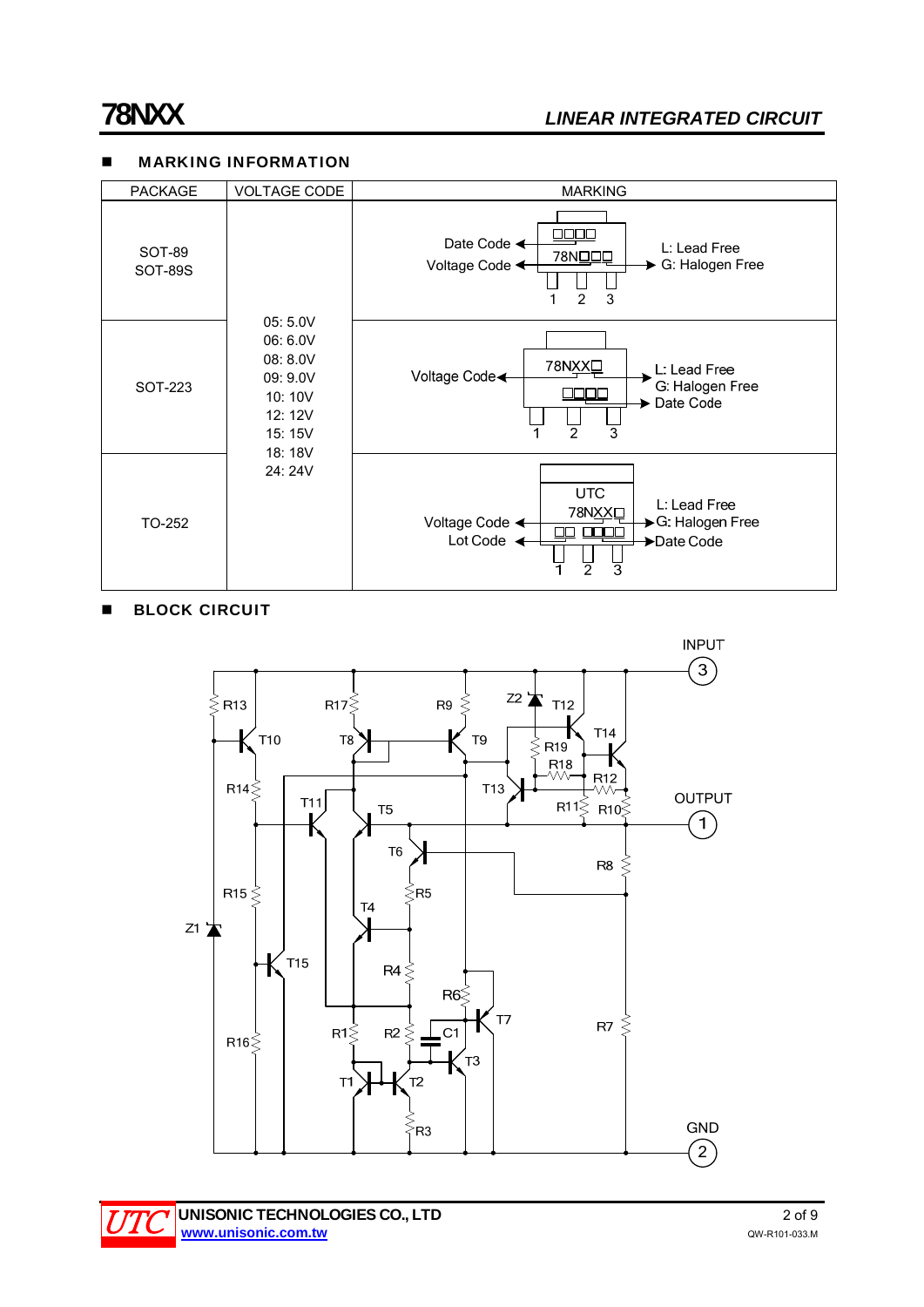### **ABSOLUTE MAXIMUM RATING** (Operating temperature range applies, unless otherwise specified.)

| <b>PARAMETER</b>                                                                                                    |                                                                                     | <b>SYMBOL</b>                                                                                                                                           | <b>RATINGS</b> | <b>UNIT</b> |  |
|---------------------------------------------------------------------------------------------------------------------|-------------------------------------------------------------------------------------|---------------------------------------------------------------------------------------------------------------------------------------------------------|----------------|-------------|--|
|                                                                                                                     |                                                                                     |                                                                                                                                                         | 30             | V           |  |
|                                                                                                                     |                                                                                     | $V_{IN}$<br>35<br>300<br>I <sub>OUT</sub><br>550<br>$P_D$<br>750<br>1000<br>$+150$<br>$-40 \sim +125$<br>$\mathsf{T}_{\mathsf{OPR}}$<br>$-55 \sim +150$ | v              |             |  |
| Output Current                                                                                                      |                                                                                     |                                                                                                                                                         |                | mA          |  |
| Input Voltage<br>Power Dissipation<br>Junction Temperature<br>Operating Temperature (Note 2)<br>Storage Temperature | SOT-89<br><b>SOT-89S</b>                                                            |                                                                                                                                                         |                |             |  |
|                                                                                                                     | SOT-223                                                                             |                                                                                                                                                         |                | mW          |  |
|                                                                                                                     | $V_{\text{OUT}} = 5 - 9V$<br>$V_{OUT} = 10~18V$<br>TO-252<br>${\sf T}_{\text{STG}}$ |                                                                                                                                                         |                |             |  |
|                                                                                                                     |                                                                                     |                                                                                                                                                         |                | °C          |  |
|                                                                                                                     |                                                                                     |                                                                                                                                                         |                | $^{\circ}C$ |  |
|                                                                                                                     |                                                                                     |                                                                                                                                                         |                | $^{\circ}C$ |  |

Notes: 1. Absolute maximum ratings are those values beyond which the device could be permanently damaged. Absolute maximum ratings are stress ratings only and functional device operation is not implied.

2. It is guarantee by design, not 100% be tested.

# **THERMAL DATA**

| PARAMETER        |                                       | <b>SYMBOL</b>                                     | <b>RATINGS</b> | UNIT |
|------------------|---------------------------------------|---------------------------------------------------|----------------|------|
|                  | <b>SOT-89</b><br>SOT-89S              |                                                   | 180            | °C/W |
|                  | <b>Uunction to Ambient</b><br>SOT-223 |                                                   | 133            | °C/W |
|                  | TO-252                                |                                                   | 100            | °C/W |
|                  | <b>SOT-89</b><br>SOT-89S              |                                                   | 50             | °C/W |
| Junction to Case | SOT-223                               | $\theta_{JA}$<br>$\theta_{\text{JC}}$<br>15<br>12 | °C/W           |      |
|                  | TO-252                                |                                                   |                | °C/W |

### **ELECTRICAL CHARACTERISTICS**

( $0^{\circ}$ C <T<sub>J</sub><125 $^{\circ}$ C, C1=0.33uF, C<sub>0</sub>=0.1uF, unless otherwise specified) (Note 1)

#### **For 78N05 (V**IN**=10V, I**OUT**=40mA)**

| <b>PARAMETER</b>                            | SYMBOL                  | <b>TEST CONDITIONS</b>                                           | <b>MIN</b> | <b>TYP</b> | <b>MAX</b>                                          | <b>UNIT</b> |
|---------------------------------------------|-------------------------|------------------------------------------------------------------|------------|------------|-----------------------------------------------------|-------------|
| Output Voltage                              |                         | $T_{J} = 25^{\circ}C$                                            | 4.80       | 5.0        | 5.20                                                | V           |
|                                             | $V_{OUT}$               | $7V \leq V_{IN} \leq V_{MAX}$                                    | 4.75       |            |                                                     | $\vee$      |
|                                             |                         | $I_{\text{OUT}}$ =1mA~300mA (Note 2)                             |            |            | 5.25<br>60<br>30<br>150<br>100<br>5.5<br>1.5<br>0.1 |             |
|                                             | $\Delta V_{\text{OUT}}$ | $T_J = 25^{\circ}C$ , $I_{OUT} = 1 \text{mA} \sim 300 \text{mA}$ |            | 15         |                                                     | mV          |
| Load Regulation                             |                         | $T_J = 25^{\circ}C$ , $I_{OUT} = 1mA \sim 40mA$                  |            | 8          |                                                     | mV          |
|                                             | $\Delta V_{\text{OUT}}$ | $7V \leq V_{IN} \leq 20V$ , T <sub>J</sub> =25°C                 |            | 8          |                                                     | mV          |
| Line Regulation                             |                         | $8V \le V_{IN} \le 20V$ , T <sub>J</sub> =25°C                   |            | 6          |                                                     | mV          |
| Quiescent Current                           | lQ                      |                                                                  |            | 2.0        |                                                     | mA          |
|                                             |                         | $8V \leq V_{IN} \leq 20V$                                        |            |            |                                                     | mA          |
| Quiescent Current Change                    | $\Delta I_Q$            | 1m $A \leq V_{IN} \leq 40$ mA                                    |            |            |                                                     | mA          |
| Output Noise Voltage                        | e <sub>N</sub>          | 10Hz $\leq$ f $\leq$ 100kHz                                      |            | 40         |                                                     | uV          |
| Temperature Coefficient of V <sub>OUT</sub> | $\Delta V_O/\Delta T$   | $IOUT=5mA$                                                       |            | $-0.65$    |                                                     | mV/°C       |
| Ripple Rejection                            | <b>RR</b>               | $8V \le V_{IN} \le 20V$ , f=120Hz, T <sub>J</sub> =25°C          |            | 60         |                                                     | dB          |
| Dropout Voltage                             | V <sub>D</sub>          | $T_i = 25^{\circ}C$                                              |            | 1.7        |                                                     | V           |

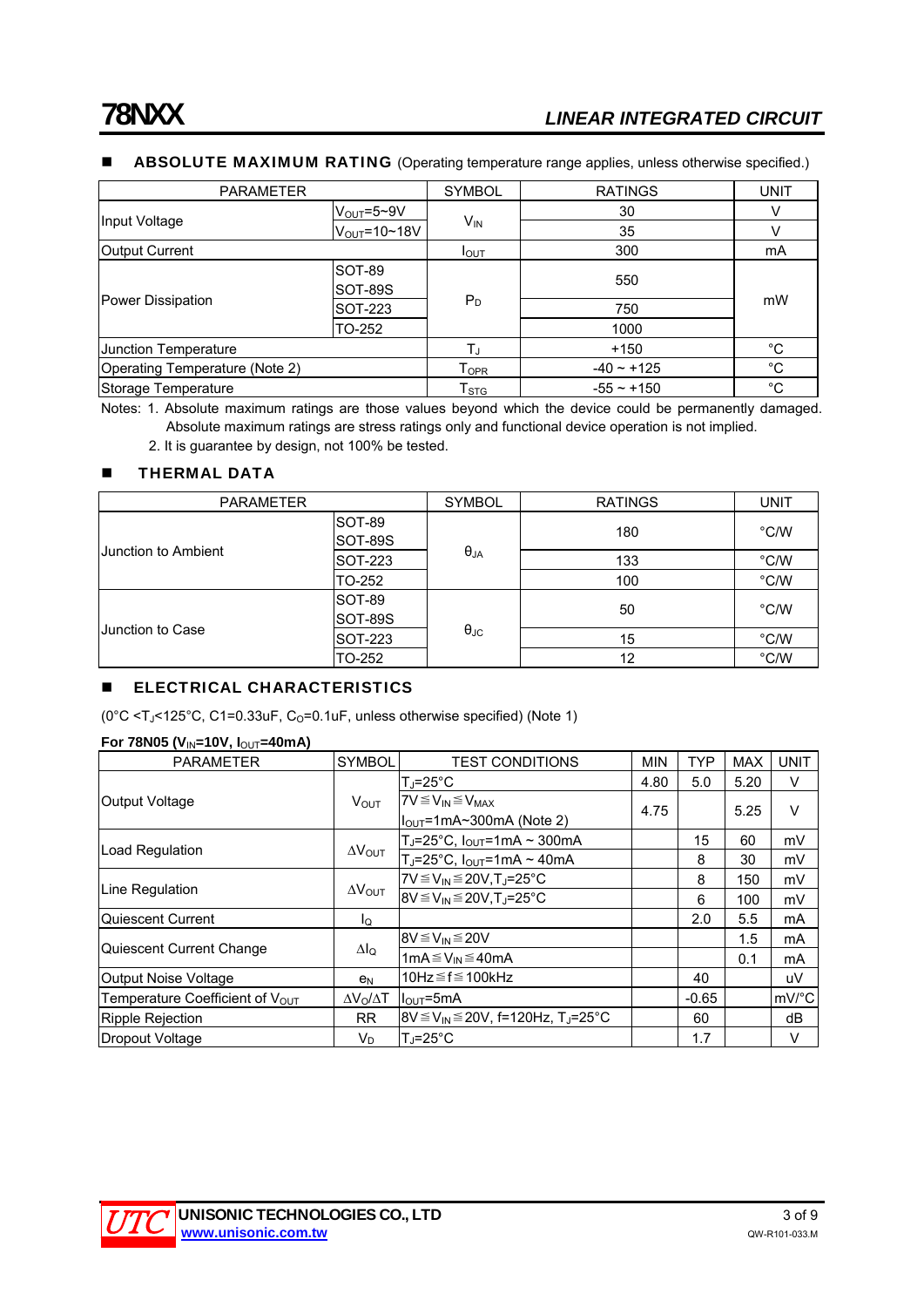# **ELECTRICAL CHARACTERISTICS (Cont.)**

#### **For 78N06 (V<sub>IN</sub>=12V, I<sub>OUT</sub>=40mA)**

| <b>PARAMETER</b>                            | <b>SYMBOL</b>           | <b>TEST CONDITIONS</b>                                     | <b>MIN</b> | <b>TYP</b> | <b>MAX</b>                                         | <b>UNIT</b>           |
|---------------------------------------------|-------------------------|------------------------------------------------------------|------------|------------|----------------------------------------------------|-----------------------|
|                                             |                         | $T_{\rm J}$ =25°C                                          | 5.76       | 6.0        | 6.24                                               | V                     |
| Output Voltage                              | V <sub>OUT</sub>        | $8.5V \leq V_{IN} \leq V_{MAX}$                            | 5.7        |            |                                                    | $\vee$                |
|                                             |                         | $I_{\text{OUT}}$ =1mA ~ 300mA (Note 2)                     |            |            | 6.3<br>80<br>40<br>175<br>125<br>5.5<br>1.5<br>0.1 |                       |
|                                             |                         | $T_J = 25^{\circ}C$ , $I_{OUT} = 1mA \sim 300mA$           |            | 16         |                                                    | mV                    |
| Load Regulation                             | $\Delta V_{\text{OUT}}$ | T <sub>J</sub> =25°C, $I_{OUT}$ =1mA ~ 40mA                |            | 9          |                                                    | mV                    |
|                                             |                         | $8.5V \le V_{IN} \le 20V$ ,T <sub>J</sub> =25°C            |            | 10         |                                                    | mV                    |
|                                             | $\Delta V_{\text{OUT}}$ | $9V \leq V_{IN} \leq 20V$ . T. = 25°C                      |            | 8          |                                                    | mV                    |
| Quiescent Current                           | Ιo                      |                                                            |            | 2.0        |                                                    | mA                    |
|                                             |                         | $9V \leq V_{IN} \leq 20V$                                  |            |            |                                                    | mA                    |
| Line Regulation<br>Quiescent Current Change | $\Delta I_Q$            | 1mA $\leq$ V <sub>IN</sub> $\leq$ 40mA                     |            |            |                                                    | mA                    |
| <b>Output Noise Voltage</b>                 | e <sub>N</sub>          | 10Hz $\leq$ f $\leq$ 100kHz                                |            | 49         |                                                    | uV                    |
| Temperature Coefficient of V <sub>OUT</sub> | $\Delta V_O / \Delta T$ | $IOUT=5mA$                                                 |            | $-0.75$    |                                                    | $mV$ <sup>o</sup> $C$ |
| Ripple Rejection                            | RR.                     | 10V ≤ V <sub>IN</sub> ≤ 20V, f=120Hz, T <sub>J</sub> =25°C |            | 56         |                                                    | dB                    |
| Dropout Voltage                             | $V_D$                   | $T = 25^{\circ}C$                                          |            | 1.7        |                                                    | V                     |

#### **For 78N08 (V<sub>IN</sub>=14V, I<sub>OUT</sub>=40mA)**

| <b>PARAMETER</b>                            | <b>SYMBOL</b>           | <b>TEST CONDITIONS</b>                                               | <b>MIN</b> | <b>TYP</b>                                                                                                       | <b>MAX</b> | <b>UNIT</b>         |
|---------------------------------------------|-------------------------|----------------------------------------------------------------------|------------|------------------------------------------------------------------------------------------------------------------|------------|---------------------|
|                                             |                         | $T_i = 25^{\circ}C$                                                  | 7.68       | 8.0                                                                                                              | 8.32       | V                   |
| <b>Output Voltage</b>                       | <b>V</b> OUT            | $10.5V \leq V_{IN} \leq V_{MAX}$                                     |            |                                                                                                                  |            | $\vee$              |
|                                             |                         | $\vert$ l <sub>OUT</sub> =1mA ~ 300mA (Note 2)                       |            | 7.60<br>8.40<br>18<br>80<br>10<br>40<br>10<br>175<br>8<br>125<br>5.5<br>2.0<br>1.5<br>0.1<br>49<br>$-0.75$<br>52 |            |                     |
|                                             |                         | $T_J = 25^{\circ}C$ , $I_{OUT} = 1mA \sim 300mA$                     |            |                                                                                                                  |            | mV                  |
| Load Regulation                             | $\Delta V_{\text{OUT}}$ | $T_J = 25^{\circ}C$ , $I_{OUT} = 1mA \sim 40mA$                      |            |                                                                                                                  |            | mV                  |
|                                             |                         | 10.5V ≤ V <sub>IN</sub> ≤ 23V, T <sub>J</sub> =25°C                  |            |                                                                                                                  |            | mV                  |
| Line Regulation                             | $\Delta V_{\text{OUT}}$ | 11V $\leq$ V <sub>IN</sub> $\leq$ 23V, T <sub>J</sub> =25°C          |            |                                                                                                                  |            | mV                  |
| Quiescent Current                           | lo                      |                                                                      |            |                                                                                                                  |            | mA                  |
|                                             |                         | 11 $V \leq V_{IN} \leq 23V$                                          |            |                                                                                                                  |            | mA                  |
| Quiescent Current Change                    | $\Delta I_Q$            | 1m $A \leq V_{\text{IN}} \leq 40$ mA                                 |            |                                                                                                                  |            | mA                  |
| <b>Output Noise Voltage</b>                 | e <sub>N</sub>          | 10Hz $\leq$ f $\leq$ 100kHz                                          |            |                                                                                                                  |            | uV                  |
| Temperature Coefficient of V <sub>OUT</sub> | $\Delta V_O/\Delta T$   | $I_{\text{OUT}} = 5 \text{mA}$                                       |            |                                                                                                                  |            | $mV$ <sup>o</sup> C |
| <b>Ripple Rejection</b>                     | <b>RR</b>               | 11V $\leq$ V <sub>IN</sub> $\leq$ 23V, f=120Hz, T <sub>J</sub> =25°C |            |                                                                                                                  |            | dB                  |
| Dropout Voltage                             | V <sub>D</sub>          | $T_i = 25^{\circ}C$                                                  |            | 1.7                                                                                                              |            | V                   |

#### **For 78N09 (V<sub>IN</sub>=15V, I<sub>OUT</sub>=40mA)**

| <b>PARAMETER</b>                            | <b>SYMBOL</b>           | <b>TEST CONDITIONS</b>                                      | <b>MIN</b> | <b>TYP</b> | <b>MAX</b>                                    | <b>UNIT</b>           |
|---------------------------------------------|-------------------------|-------------------------------------------------------------|------------|------------|-----------------------------------------------|-----------------------|
| Output Voltage                              |                         | $T = 25^{\circ}C$                                           | 8.64       | 9.0        | 9.36                                          | V                     |
|                                             | $V_{OUT}$               | $10.5V \leq V_{IN} \leq V_{MAX}$                            | 8.55       |            | 9.45<br>90<br>200<br>150<br>6.0<br>1.5<br>0.1 | $\vee$                |
|                                             |                         | $I_{\text{OUT}}$ =1mA ~ 300mA (Note 2)                      |            |            |                                               |                       |
| Load Regulation                             |                         | Т」=25°С, I <sub>o∪т</sub> =1mA ~ 300mA                      |            | 20         |                                               | mV                    |
|                                             | $\Delta V_{\text{OUT}}$ | $T_J = 25^{\circ}$ C, $I_{OUT} = 1$ mA ~ 40mA               |            | 10         |                                               | mV                    |
|                                             | $\Delta V_{\text{OUT}}$ | 11.5V ≤ V <sub>IN</sub> ≤ 24V, T <sub>J</sub> =25°C         |            | 15         |                                               | mV                    |
| Line Regulation                             |                         | 13V $\leq$ V <sub>IN</sub> $\leq$ 24V, T <sub>J</sub> =25°C |            | 10         |                                               | mV                    |
| Quiescent Current                           | l <sub>Q</sub>          |                                                             |            | 2.0        |                                               | mA                    |
|                                             |                         | 13V≦V <sub>IN</sub> ≦24V                                    |            |            |                                               | mA                    |
| Quiescent Current Change                    | $\Delta I_Q$            | 1m $A \leq V_{\text{IN}} \leq 40$ mA                        |            |            |                                               | mA                    |
| Output Noise Voltage                        | e <sub>N</sub>          | 10Hz $\leq$ f $\leq$ 100kHz                                 |            | 70         |                                               | uV                    |
| Temperature Coefficient of $V_{\text{OUT}}$ | $\Delta V_O/\Delta T$   | $IQUT=5mA$                                                  |            | $-0.75$    |                                               | $mV$ <sup>o</sup> $C$ |
| <b>Ripple Rejection</b>                     | <b>RR</b>               | 12V ≤ V <sub>IN</sub> ≤ 24V, f=120Hz, T <sub>J</sub> =25°C  |            | 46         |                                               | dB                    |
| Dropout Voltage                             | $V_{\text{D}}$          | $T = 25^{\circ}C$                                           |            | 1.7        |                                               | V                     |

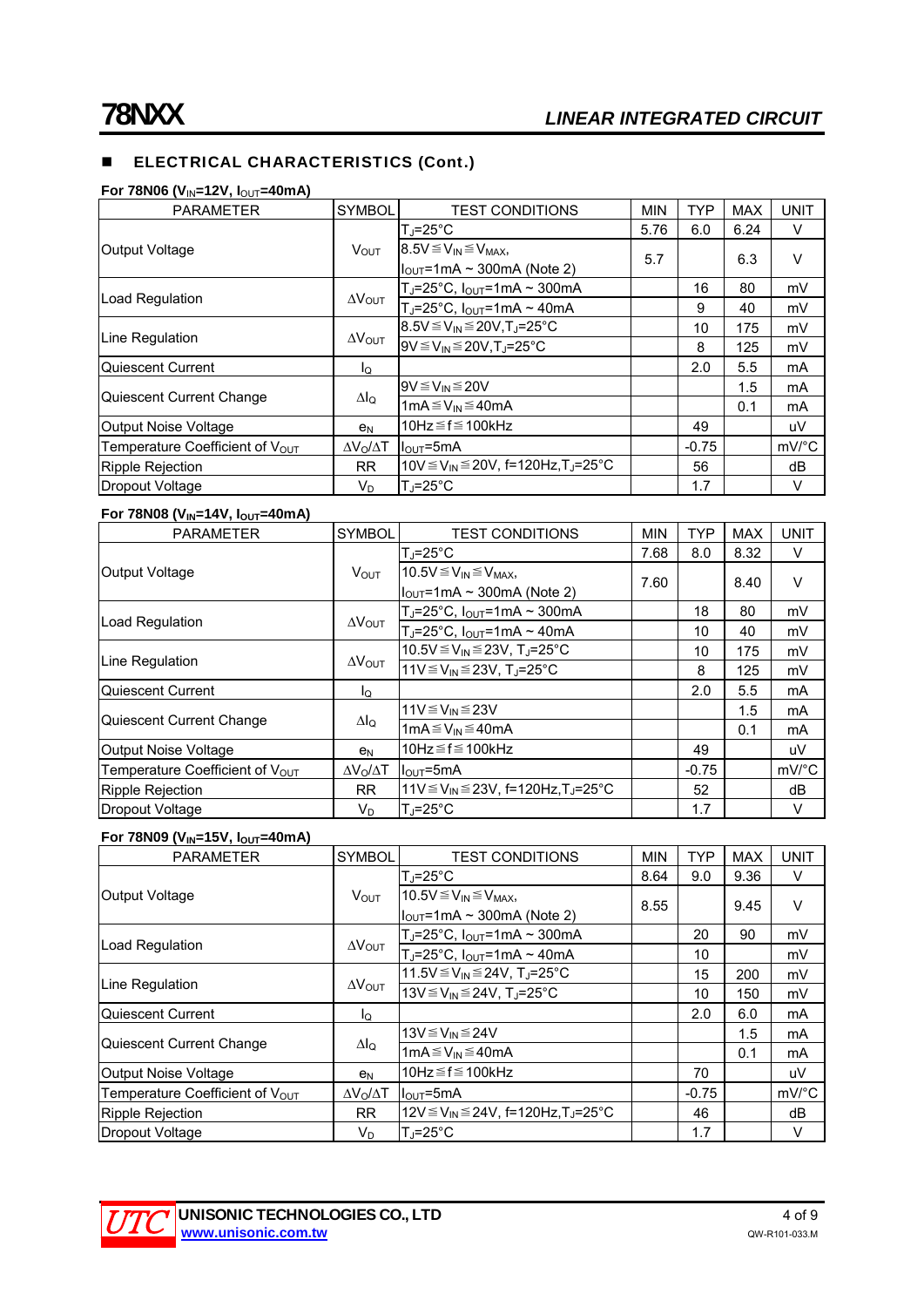# **ELECTRICAL CHARACTERISTICS (Cont.)**

#### **For 78N10 (V<sub>IN</sub>=16V, I<sub>OUT</sub>=40mA)**

| <b>PARAMETER</b>                | <b>SYMBOL</b>           | <b>TEST CONDITIONS</b>                                      | <b>MIN</b> | <b>TYP</b> | <b>MAX</b>                                          | UNIT                  |
|---------------------------------|-------------------------|-------------------------------------------------------------|------------|------------|-----------------------------------------------------|-----------------------|
| Output Voltage                  |                         | T.i=25°C                                                    | 9.6        | 10         | 10.4                                                | V                     |
|                                 | <b>VOUT</b>             | 12.5 $V \leq V_{IN} \leq V_{MAX}$                           | 9.5        |            | 10.5<br>94<br>47<br>200<br>170<br>6.0<br>1.5<br>0.1 | V                     |
|                                 |                         | $I_{\text{OUT}}$ =1mA ~ 300mA (Note 2)                      |            |            |                                                     |                       |
| Load Regulation                 |                         | $T_J = 25^{\circ}C$ , $I_{OUT} = 1mA \sim 300mA$            |            | 20         |                                                     | mV                    |
|                                 | $\Delta V_{\text{OUT}}$ | $T_J = 25^{\circ}C$ , $I_{OUT} = 1mA \sim 40mA$             |            | 10         |                                                     | mV                    |
|                                 |                         | 12.5V ≤ V <sub>IN</sub> ≤ 25V, T <sub>J</sub> =25°C         |            | 25         |                                                     | mV                    |
| Line Regulation                 | $\Delta V_{\text{OUT}}$ | 14V $\leq$ V <sub>IN</sub> $\leq$ 25V, T <sub>J</sub> =25°C |            | 20         |                                                     | mV                    |
| Quiescent Current               | lo                      |                                                             |            | 2.0        |                                                     | mA                    |
|                                 |                         | $12.5V \leq V_{IN} \leq 25V$                                |            |            |                                                     | mA                    |
| Quiescent Current Change        | $\Delta I_Q$            | 1mA $\leq$ V <sub>IN</sub> $\leq$ 40mA                      |            |            |                                                     | mA                    |
| <b>Output Noise Voltage</b>     | e <sub>N</sub>          | 10Hz $\leq$ f $\leq$ 100kHz                                 |            | 74         |                                                     | uV                    |
| Temperature Coefficient of VOUT | $\Delta V_O/\Delta T$   | $I_{\text{OUT}} = 5 \text{mA}$                              |            | $-0.8$     |                                                     | $mV$ <sup>o</sup> $C$ |
| Ripple Rejection                | RR.                     | 15V ≤ V <sub>IN</sub> ≤ 25V, f=120Hz, T <sub>J</sub> =25°C  |            | 45         |                                                     | dB                    |
| Dropout Voltage                 | $V_D$                   | lT.⊫25°C                                                    |            | 1.7        |                                                     | V                     |

# **For 78N12 (V<sub>IN</sub>=19V,**  $I_{OUT}$ **=40mA)**

| <b>PARAMETER</b>                                               | <b>SYMBOL</b>           | <b>TEST CONDITIONS</b>                                        | <b>MIN</b> | <b>TYP</b> | <b>MAX</b>                                            | <b>UNIT</b> |
|----------------------------------------------------------------|-------------------------|---------------------------------------------------------------|------------|------------|-------------------------------------------------------|-------------|
|                                                                |                         | lT.⊨25°C                                                      | 11.52      | 12         | 12.48                                                 | V           |
| Output Voltage                                                 | $V_{OUT}$               | 14.5 $V \leq V_{IN} \leq V_{MAX}$                             | 11.40      |            | 12.60<br>100<br>50<br>300<br>250<br>6.5<br>1.5<br>0.1 | V           |
|                                                                |                         | $I_{\text{OUT}}$ =1mA ~ 300mA (Note 2)                        |            |            |                                                       |             |
|                                                                | $\Delta V_{\text{OUT}}$ | $T_J$ =25°C, $I_{OUT}$ =1mA ~ 300mA                           |            | 25         |                                                       | mV          |
|                                                                |                         | $T_J = 25^{\circ}C$ , $I_{OUT} = 1mA \sim 40mA$               |            | 12         |                                                       | mV          |
|                                                                |                         | 14.5V $\leq$ V <sub>IN</sub> $\leq$ 27V, T <sub>J</sub> =25°C |            | 25         |                                                       | mV          |
|                                                                | $\Delta V_{\text{OUT}}$ | 16V ≤ V <sub>IN</sub> ≤ 27V, T <sub>J</sub> =25°C             |            | 20         |                                                       | mV          |
| Quiescent Current                                              | lQ                      |                                                               |            | 2.0        |                                                       | mA          |
|                                                                |                         | 16V≦V <sub>IN</sub> ≦27V                                      |            |            |                                                       | mA          |
| Load Regulation<br>Line Regulation<br>Quiescent Current Change | $\Delta I_{\Omega}$     | 1mA $\leq$ V <sub>IN</sub> $\leq$ 40mA                        |            |            |                                                       | mA          |
| <b>Output Noise Voltage</b>                                    | e <sub>N</sub>          | 10Hz $\leq$ f $\leq$ 100kHz                                   |            | 80         |                                                       | uV          |
| Temperature Coefficient of V <sub>OUT</sub>                    | $\Delta V_0/\Delta T$   | $IQUT=5mA$                                                    |            | $-1.0$     |                                                       | mV/°C       |
| Ripple Rejection                                               | <b>RR</b>               | 15V ≤ V <sub>IN</sub> ≤ 25V, f=120Hz, T <sub>J</sub> =25°C    |            | 45         |                                                       | dB          |
| Dropout Voltage                                                | $V_D$                   | $T_J = 25^{\circ}C$                                           |            | 1.7        |                                                       | V           |

# **For 78N15 (V<sub>IN</sub>=23V,**  $I_{\text{OUT}}$ **=40mA)**

| <b>PARAMETER</b>                            | <b>SYMBOL</b>           | <b>TEST CONDITIONS</b>                                         | <b>MIN</b> | <b>TYP</b> | <b>MAX</b>                                           | <b>UNIT</b> |
|---------------------------------------------|-------------------------|----------------------------------------------------------------|------------|------------|------------------------------------------------------|-------------|
|                                             |                         | T」=25°C                                                        | 14.40      | 15         | 15.60                                                | $\vee$      |
| Output Voltage                              | <b>V</b> OUT            | 17.5 $V \leq V_{IN} \leq V_{MAX}$                              | 14.25      |            | 15.75<br>150<br>75<br>150<br>75<br>6.5<br>1.5<br>0.1 | $\vee$      |
|                                             |                         | $I_{\text{OUT}}$ =1mA ~ 300mA (Note 2)                         |            |            |                                                      |             |
| Load Regulation                             |                         | $T_J = 25^{\circ}C$ , $I_{OUT} = 1mA \sim 300mA$               |            | 25         |                                                      | mV          |
|                                             | $\Delta V_{\text{OUT}}$ | $T_J = 25^{\circ}C$ , $I_{OUT} = 1mA \sim 40mA$                |            | 15         |                                                      | mV          |
|                                             |                         | 17.5V ≤ V <sub>IN</sub> ≤ 30V, T <sub>J</sub> =25°C            |            | 25         |                                                      | mV          |
| Line Regulation                             | $\Delta V_{\text{OUT}}$ | $20V \leq V_{IN} \leq 30V$ , T <sub>J</sub> =25°C              |            | 15         |                                                      | mV          |
| Quiescent Current                           | lo                      |                                                                |            | 2.2        |                                                      | mA          |
|                                             |                         | $20V \leq V_{IN} \leq 30V$                                     |            |            |                                                      | mA          |
| Quiescent Current Change                    | $\Delta I_Q$            | 1mA $\leq$ V <sub>IN</sub> $\leq$ 40mA                         |            |            |                                                      | mA          |
| Output Noise Voltage                        | e <sub>N</sub>          | 10Hz $\leq$ f $\leq$ 100kHz                                    |            | 90         |                                                      | uV          |
| Temperature Coefficient of V <sub>OUT</sub> | $\Delta V_O/\Delta T$   | $I_{\text{OUT}} = 5 \text{mA}$                                 |            | $-1.3$     |                                                      | mV/°C       |
| <b>Ripple Rejection</b>                     | <b>RR</b>               | 18.5V ≤ V <sub>IN</sub> ≤ 28.5V, f=120Hz, T <sub>J</sub> =25°C |            | 45         |                                                      | dB          |
| Dropout Voltage                             | V <sub>D</sub>          | $T0=25°C$                                                      |            | 1.7        |                                                      | V           |

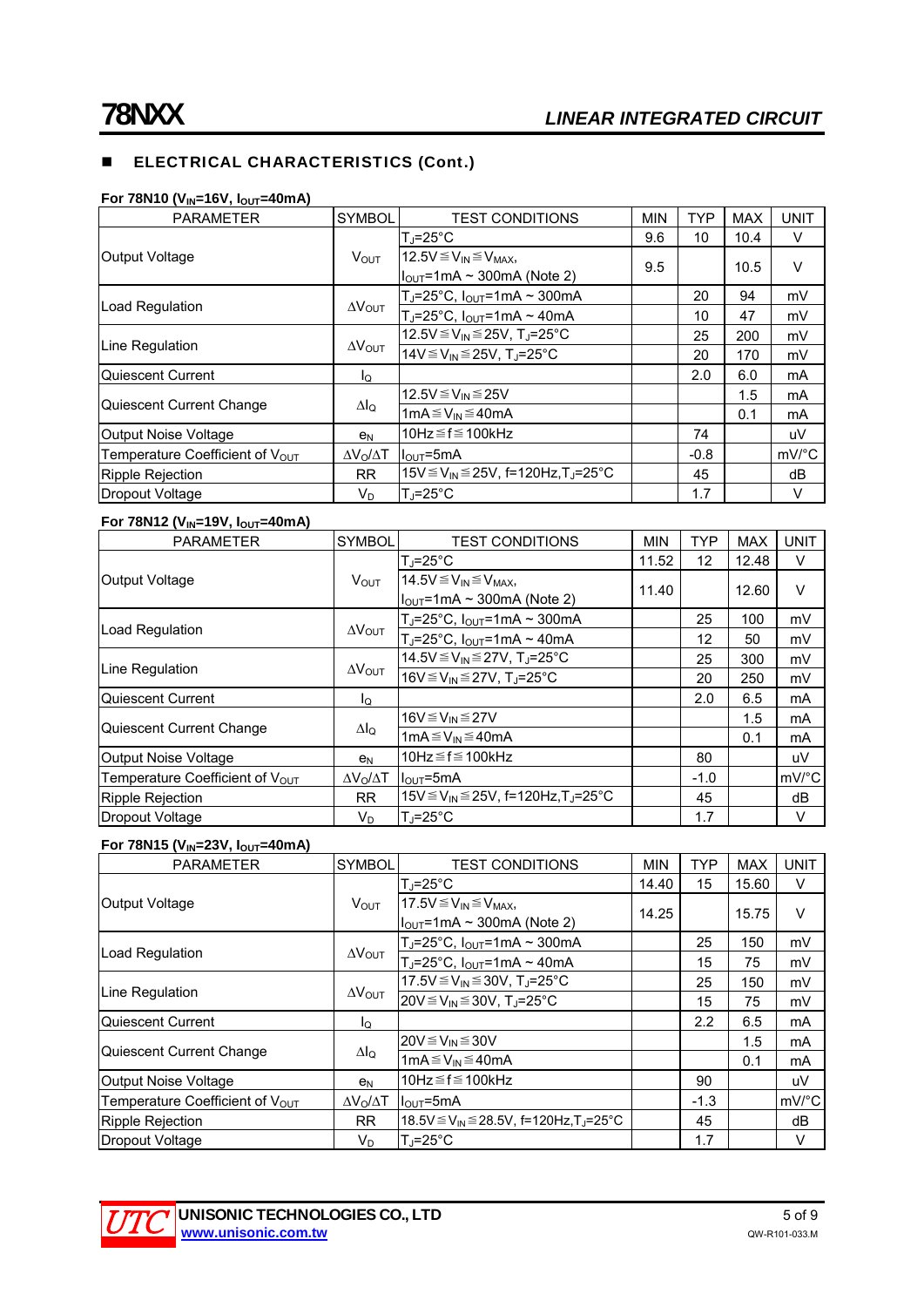# **ELECTRICAL CHARACTERISTICS (Cont.)**

#### **For 78N18 (V<sub>IN</sub>=27V, I<sub>OUT</sub>=40mA)**

| <b>PARAMETER</b>                            | <b>SYMBOL</b>           | <b>TEST CONDITIONS</b>                                    | <b>MIN</b> | <b>TYP</b> | <b>MAX</b> | <b>UNIT</b>         |
|---------------------------------------------|-------------------------|-----------------------------------------------------------|------------|------------|------------|---------------------|
| Output Voltage                              | <b>VOUT</b>             | lT.⊫25°C                                                  | 17.28      | 18         | 18.72      | V                   |
|                                             |                         | $21V \leq V_{IN} \leq V_{MAX}$                            | 17.10      |            | 18.90      | $\vee$              |
|                                             |                         | $I_{\text{OUT}}$ =1mA ~ 300mA (Note 2)                    |            |            |            |                     |
| Load Regulation                             | $\Delta V_{\text{OUT}}$ | $T_J = 25^{\circ}C$ , $I_{OUT} = 1mA \sim 300mA$          |            | 30         | 180        | mV                  |
|                                             |                         | $T_J = 25^{\circ}C$ , $I_{OUT} = 1mA \sim 40mA$           |            | 20         | 90         | mV                  |
| Line Regulation                             | $\Delta V_{\text{OUT}}$ | $21V \leq V_{IN} \leq 33V$ , T <sub>J</sub> =25°C         |            | 45         | 300        | mV                  |
|                                             |                         | $22V \le V_{IN} \le 33V$ , T <sub>J</sub> =25°C           |            | 35         | 250        | mV                  |
| Quiescent Current                           | lo                      |                                                           |            | 2.2        | 6.5        | mA                  |
| Quiescent Current Change                    | $\Delta I_Q$            | 21V≦V <sub>IN</sub> ≦33V                                  |            |            | 1.5        | mA                  |
|                                             |                         | 1m $A \leq V_{IN} \leq 40$ mA                             |            |            | 0.1        | mA                  |
| Output Noise Voltage                        | <b>e</b> <sub>N</sub>   | 10Hz $\leq$ f $\leq$ 100kHz                               |            | 150        |            | uV                  |
| Temperature Coefficient of V <sub>OUT</sub> | $\Delta V_O/\Delta T$   | ll <sub>ou⊤</sub> =5mA                                    |            | 1.8        |            | $mV$ <sup>o</sup> C |
| <b>Ripple Rejection</b>                     | RR.                     | $23V \le V_{IN} \le 28.5V$ , f=120Hz,T <sub>J</sub> =25°C |            | 45         |            | dB                  |
| Dropout Voltage                             | V <sub>D</sub>          | $T_J = 25^{\circ}C$                                       |            | 1.7        |            | V                   |

# **For 78N24 (VIN=33V, IOUT=40mA)**

| <b>PARAMETER</b>                            | <b>SYMBOL</b>           | <b>TEST CONDITIONS</b>                                   | <b>MIN</b> | <b>TYP</b> | <b>MAX</b> | <b>UNIT</b>         |
|---------------------------------------------|-------------------------|----------------------------------------------------------|------------|------------|------------|---------------------|
| Output Voltage                              | $V_{\text{OUT}}$        | $T_{J} = 25^{\circ}C$                                    | 23.04      | 24.00      | 24.96      | V                   |
|                                             |                         | $27V \leq V_{IN} \leq V_{MAX}$                           | 22.80      |            | 25.20      | $\vee$              |
|                                             |                         | $I_{\text{OUT}}$ =1mA ~ 300mA (Note 2)                   |            |            |            |                     |
| Load Regulation                             | $\Delta V_{\text{OUT}}$ | $T_J = 25^{\circ}C$ , $I_{OUT} = 1mA \sim 300mA$         |            | 30         | 200        | mV                  |
|                                             |                         | $T_J = 25^{\circ}C$ , $I_{OUT} = 1mA \sim 40mA$          |            | 20         | 100        | mV                  |
| Line Regulation                             | $\Delta V_{\text{OUT}}$ | $27V \leq V_{IN} \leq 35V$ , T <sub>J</sub> =25°C        |            | 160        | 300        | mV                  |
|                                             |                         | $28V \leq V_{IN} \leq 35V$ , T <sub>J</sub> =25°C        |            | 150        | 250        | mV                  |
| Quiescent Current                           | ΙQ                      |                                                          |            | 3.0        | 7.5        | mA                  |
| Quiescent Current Change                    | $\Delta I_Q$            | $27V \leq V_{IN} \leq 35V$                               |            |            | 1.5        | mA                  |
|                                             |                         | 1mA $\leq$ V <sub>IN</sub> $\leq$ 40mA                   |            |            | 0.1        | mA                  |
| Output Noise Voltage                        | e <sub>N</sub>          | 10Hz $\leq$ f $\leq$ 100kHz                              |            | 200        |            | uV                  |
| Temperature Coefficient of V <sub>OUT</sub> | $\Delta V_O/\Delta T$   | $I_{\text{OUT}}$ =5mA                                    |            | 2.0        |            | $mV$ <sup>o</sup> C |
| Ripple Rejection                            | <b>RR</b>               | $ 27V \le V_{1N} \le 35V$ , f=120Hz,T <sub>J</sub> =25°C |            | 45         |            | dB                  |
| Dropout Voltage                             | $V_{\text{D}}$          | lT.⊫25°C                                                 |            | 1.7        |            | V                   |

Notes: 1. The Maximum steady state usable output current are dependent on input voltage, heat sinking, lead length of the package and copper pattern of PCB. The data above represent pulse test conditions with junction temperatures specified at the initiation of test.

2. Power dissipation<0.5W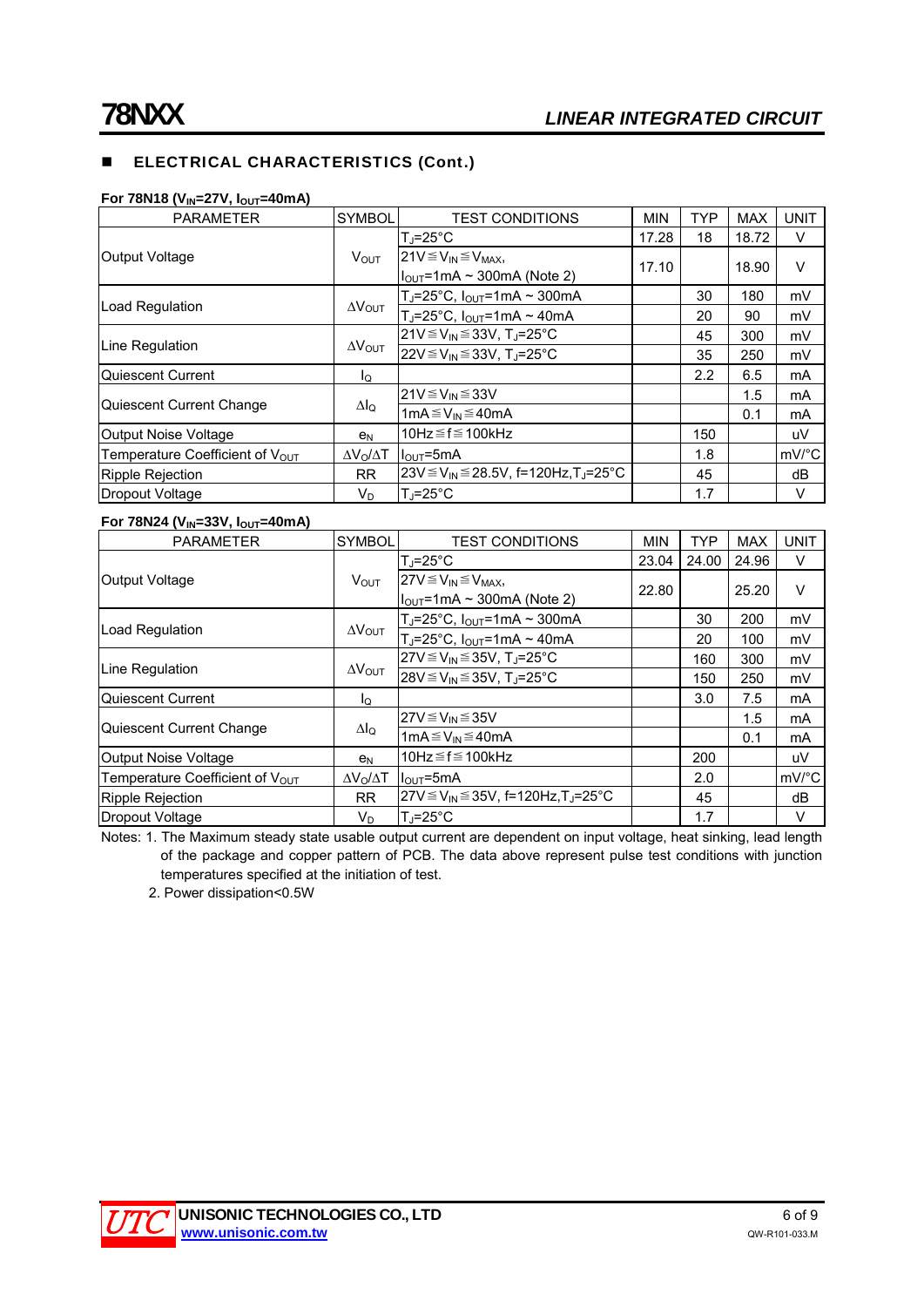# **TYPICAL APPLICATION CIRCUIT**



- Notes: 1. To specify an output voltage, substitute voltage value for "XX".
	- 2. Bypass capacitors are recommended for optimum stability and transient response and should be located as close as possible to the regulators.

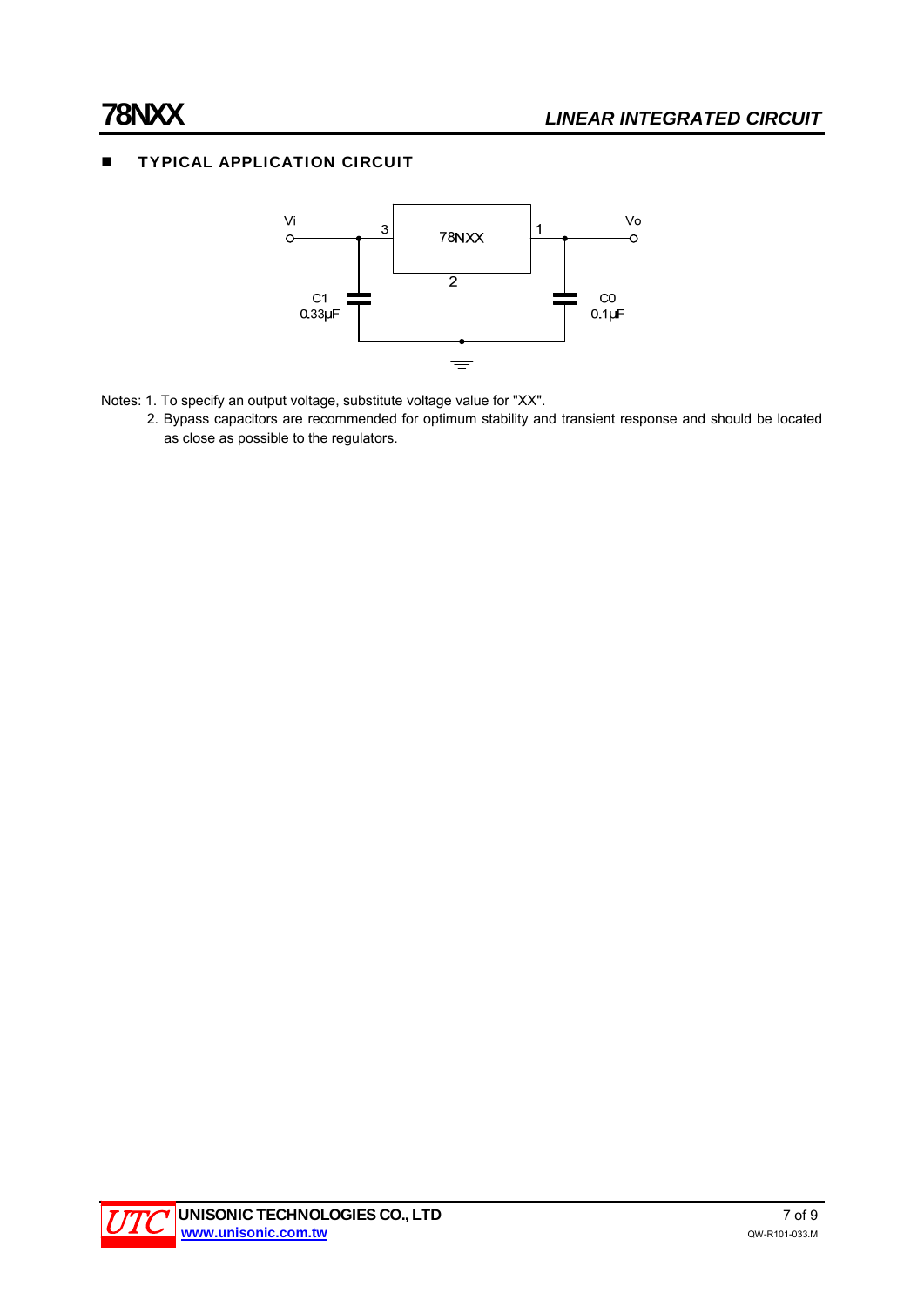# **TYPICAL CHARACTERISTICS**